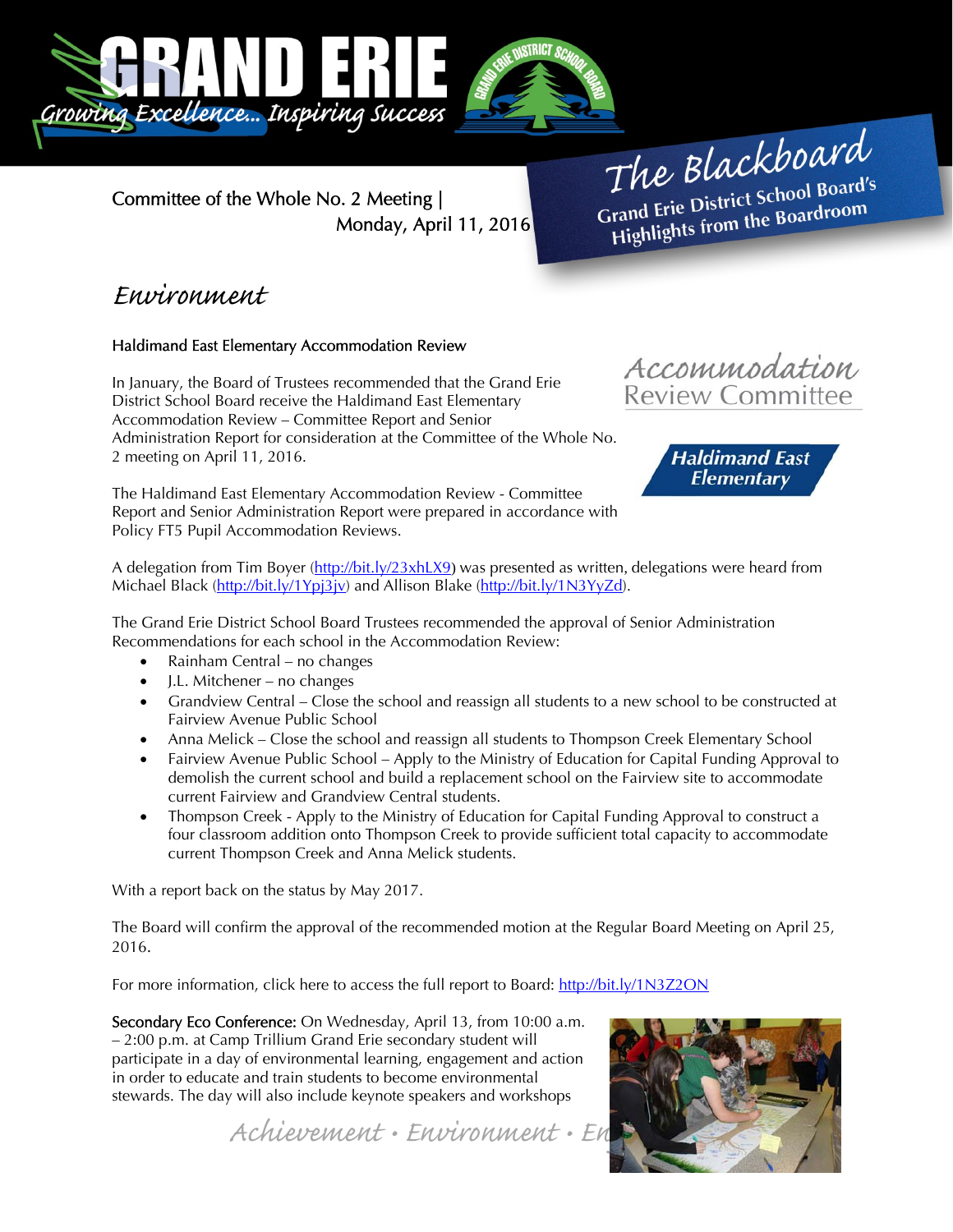that will educate and engage students to become environmental leaders. Workshop presenters and guest speakers include: Matt Tod, Environmental Youth Leadership and Me to We Speaker; Grand River Conservation Authority; Nipissing University Student Advisory Committee; Derek Forgie, Eco Allies; and Nature's Calling, Environmental Education.

Equity Speaker Series: The next series in the Equity portfolio is Crossing All Bridges & Everyone is Able on April 13 from 4:00 p.m. – 7:00 p.m. at Joseph Brant Learning Centre. Paula Thomlison, the Executive Director of Crossing All Bridges, will share information about this organization and its mission to provide life-long opportunities for social, recreational and educational pursuits for the adult (18 years +) population living with developmental challenges. Participants will also be introduced to the Everyone Is Able DVD resource. The workshop explores various ways to use this DVD as a professional development opportunity for staff to uncover their own assumptions/myths/stereotypes and increase sensitivity and awareness of issues around abilities/disabilities.

Secondary Class Size: The Grand Erie District School Board recommended the approval of an increase to the average aggregate Secondary School Class size to 22 for 2016-2017.

Click here to read the Secondary Class Size report: http://bit.ly/1qDxSV1

Facility Renewal Plan 2015-2016: The Grand Erie District School Board recommended the approval of the Facility Renewal Plan for 2015-16. Projects total \$12,469,539 funded by Facility Renewal and School Condition Improvement grants. Within this funding, projects include Principal Building and Grounds, Pride of Place, Community Partnership Incentive Program, Capital Projects Identified by Facilities, LED Lighting Retrofit, and Committed Capital.

- Pride of Place, for example, supports each school with funding that allocates \$650,000 worth of smaller projects such as new paint, upgraded lighting, carpet replacement, and window treatments etc.
- Community Partnership Incentive Program received 33 applications from schools with a total estimated project value of \$410,160, half of which was raised by community and parent groups.



For a complete list of Facility Renewal projects, click on the following link: http://bit.ly/23xj60m

Educational Technology Plan Update: In November, a report outlining the beginning of Phase 6 of the Educational Technology Plan was presented to Trustees. At that time, the Educational Technology Team had begun "Backfill" Professional Development for new hires, LTO's, and teachers who had not yet been involved in previous Educational Technology workshops. At this point in the school year, all installations are complete and the last few classrooms on the Hardware Refresh list are being outfitted with new tablets. The new professional development plans are well underway as we head into the final 3 months of the school year.

• For more information on the Educational Technology Initiative, click here: http://bit.ly/1S0OcWD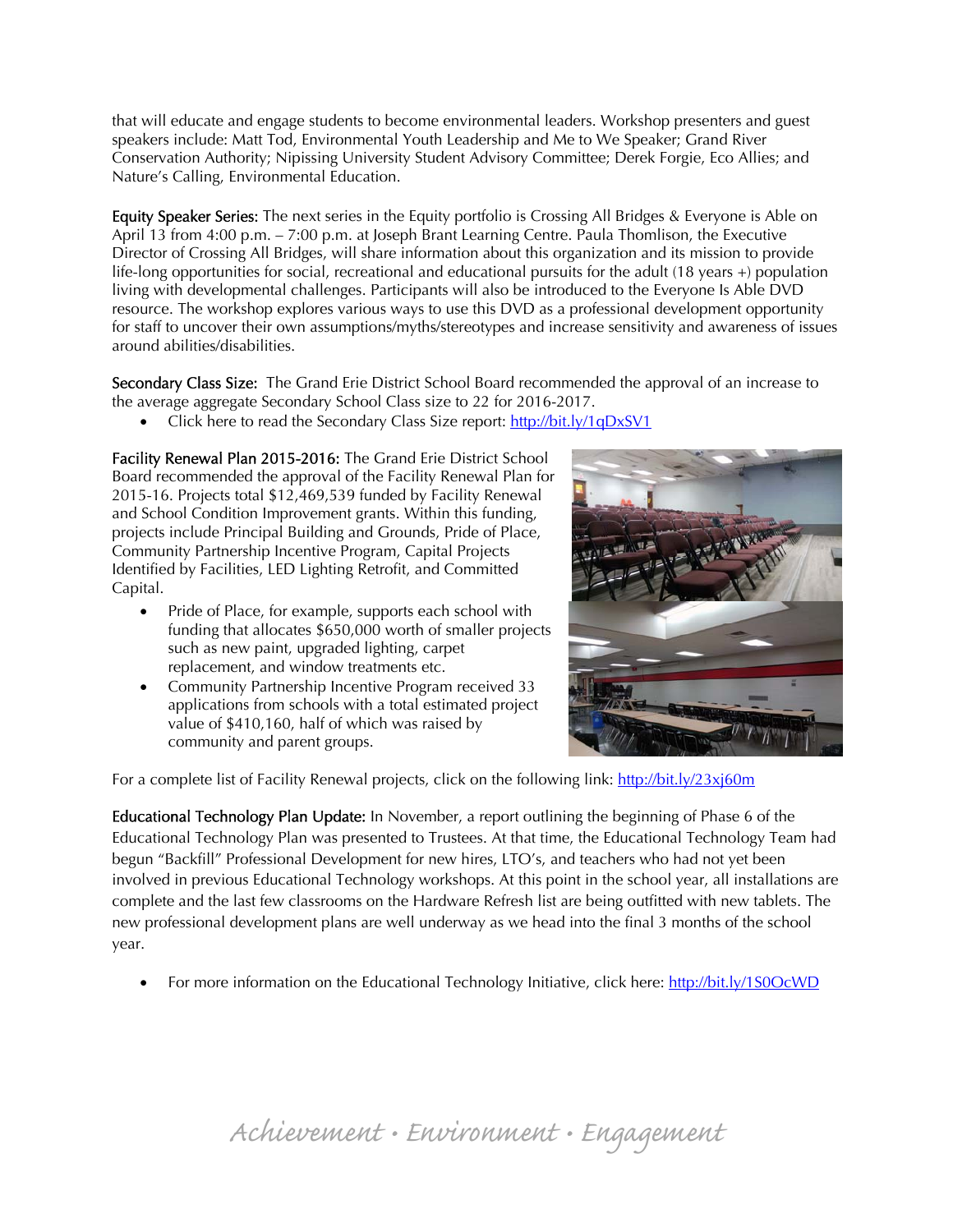## Achievement

#### Director Visit School and Highlights Program Offerings:

- Tollgate Technological Skills Centre: On Friday, April 8, 2016, Director Blancher visited Tollgate Technological Skills Centre and had a tour of the facilities – a Horticulture classroom, the Greenhouse, and lastly, the Foods Program where she enjoyed a fresh zucchini and cucumber noodle salad with pesto dressing. In each classroom, she was able to witness students engaged in their learning and the demonstration of pride in their accomplishments.
- Brantford Collegiate Institute: On Monday, April 11, 2016, Director Blancher also toured Brantford Collegiate Institute with Principal Myhal where she visited the Library Learning Commons and experienced the Lego wall and also saw examples of student work from the Grade 9 geography class where students created their own planets and amazing samples of student artwork – drawings, painting and photography displayed throughout the school.

# Engagement

Information Technology Services Annual Report: The Grand Erie District School Board received the Information Technology Annual Update as information. The mission of Information Technology Services (ITS) is to provide and maintain a state of the art, reliable and cost-effective technology environment in order to support learning in the classroom, optimize the administrative functions of the Board and, ultimately, improve student achievement at Grand Erie District School Board, in alignment with the Board's Multi-Year Plan.

• Click here to read the full report: http://bit.ly/1Q2YrYi

Summer School Report: In 2016, Summer School will be held in two locations: Brantford Collegiate Institute (BCI) and Hagersville Secondary School (HSS). Both locations will offer full credit, reach ahead credit, and credit recovery courses. Full credit courses will also be available to students through eLearning. Summer School programs offer students the opportunity to make up for unsuccessful credit attempts in regular day school or to upgrade their mark. In addition, Summer School provides an opportunity for students to achieve additional credits on their path to graduation.

• For more, click here: http://bit.ly/1Dskg0x

Annual School Effectiveness Framework Report: The School Effectiveness Framework revised in 2013 and implemented in 2013-14 school year includes a process for school self-assessment and systematic school reviews. It was developed as a resource to assist schools to plan for and undertake precise and intentional school improvement focused on the achievement of all students. It also guides the process whereby schools examine the implementation of their strategies for school improvement to determine areas of strength and identify next steps for refinement.

• To view the School Effectiveness Framework Report, click here: http://bit.ly/23xnj3Z

Education Week 2016: Education Week is an annual event celebrated across the Grand Erie District School Board; this year the week is celebrated from Monday, May 2 to Friday, May 6, 2016. The theme for Education Week is aligned with Mental Health Week: Journey to Well-Being. The Education Week Committee also recognizes the Ministry of Education's theme for Education Week: Achieving Excellence: Promoting Well-Being.

• For more information, click on the following report: http://bit.ly/1qJGGcj